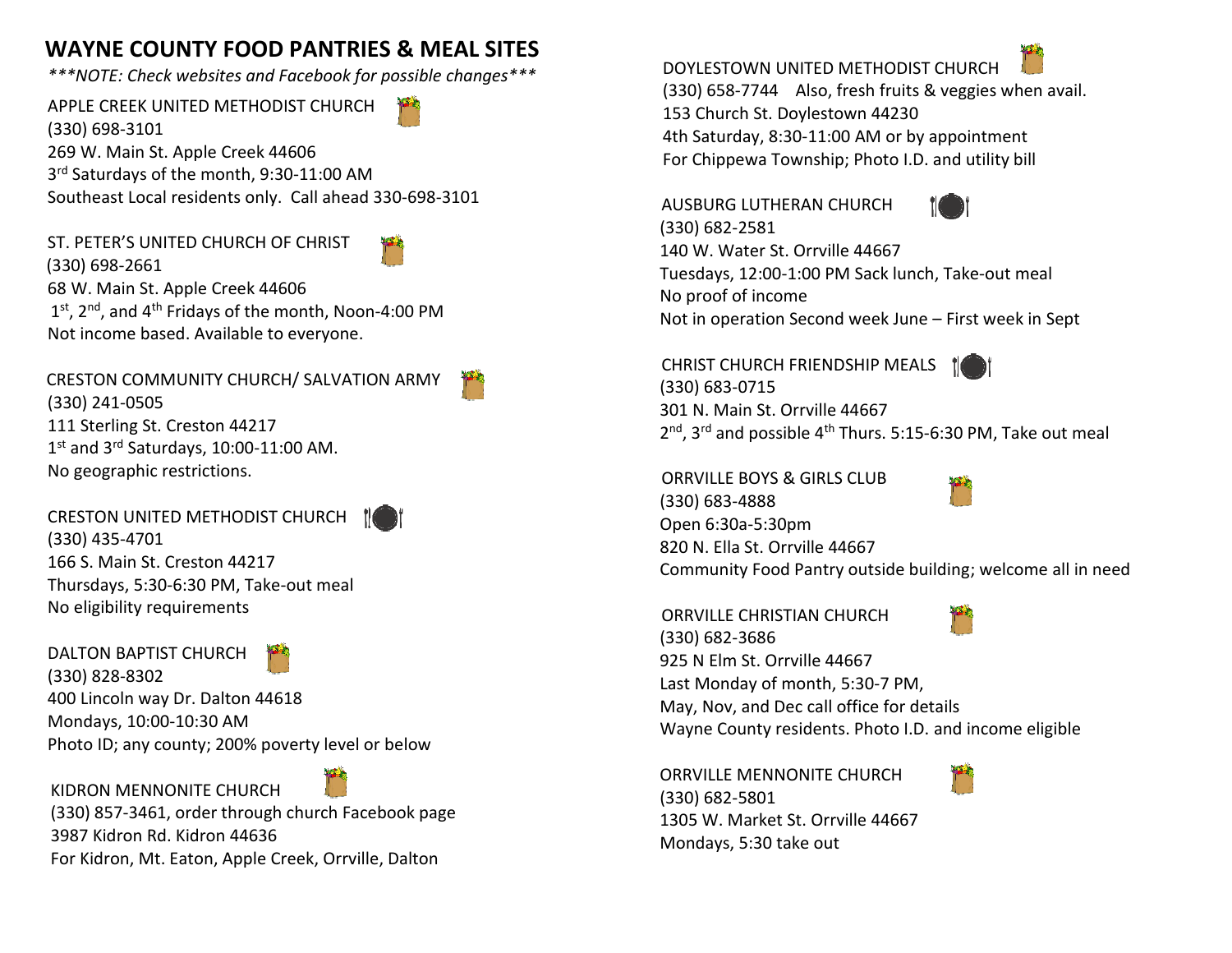## ORRVILLE SALVATION ARMY (330) 683-3138 401 W. High St. Orrville 44667 Call office to arrange pick-up time Monday - Friday, 8:30 AM-3:30 PM. Fresh fruits, veggies and dairy Proof of Orrville, Dalton, Kidron, N. Lawrence, Marshallville residence; Photo ID

## COMMUNITY ACTION WAYNE/MEDINA – RITTMAN



CROWN HILL MENNONITE CHURCH (330) 927-1716 9693 Benner Rd. Rittman 44270 Last Thursday of month, 2-5 PM; Last Friday of month, 10 AM-1 PM Photo ID and Proof of income

 EASTERN ROAD CHURCH OF GOD (330) 927-0448 2600 Eastern Rd. Rittman 44270 Tuesdays and Saturdays 9:00 AM – 12:00 PM food pantry July-Sept fresh fruits and veggies Photo ID and Income guidelines

RITTMAN UNITED METHODIST CHURCH (330) 925-4015 211 N. Metzger Ave. Rittman 44270 3rd Wednesday of month, 4-5:30 PM Food Pantry and Community Dinner Rittman residents only; Photo ID





SHREVE UNITED METHODIST CHURCH (330) 567-2051 430 N. Main St. Shreve 44676 Wednesday, 8:30-11:00 AM, Food Pantry Meal offered 3rd Wednesday of the month 5:30-6:30 Proof of Shreve or close resident

 STERLING UNITED METHODIST CHURCH (330) 939-2751



 13584 Kauffman Ave. Sterling 44276 Last Sunday of month, 5:00-6:00 PM (Every Sunday in the Summer) Norwayne School District

 MOHICAN CHURCH OF THE BRETHREN (419) 846-3932



 7759 N. Elyria Rd. West Salem 44287 3<sup>rd</sup> Thursday of each month, 5:30 PM dinner eat in or take out Grocery bag distribution 6-7pm Anyone in need is welcome

THE LORD'S PANTRY



 (330) 465-8234 99 E. Buckeye St. West Salem 44287 3rd Saturday of month, 9:00 AM- 12:00 PM Photo ID; any county; 200% poverty level or below Moving in July